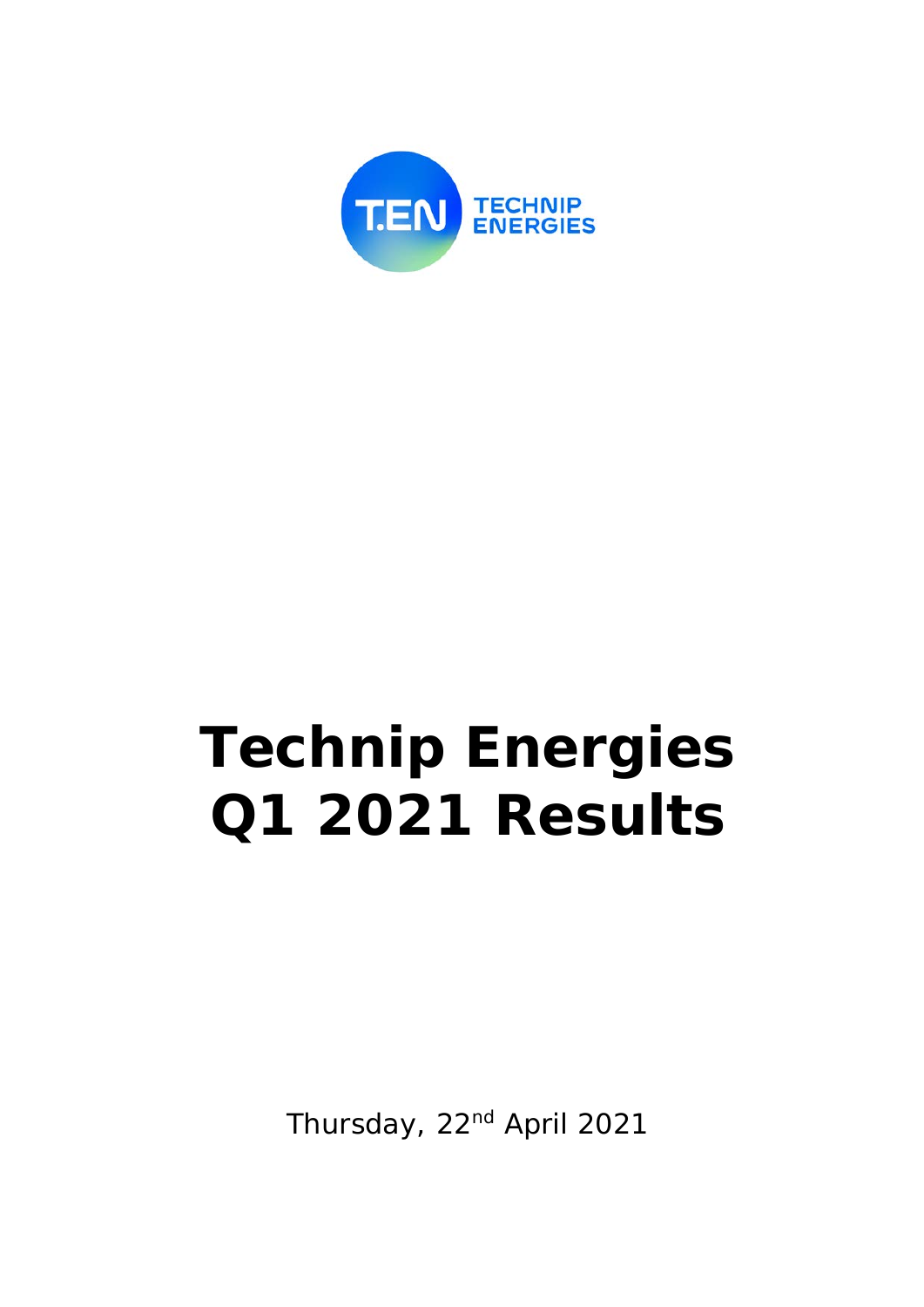# **Operator's Introduction**

# Operator

Good day and thank you for standing by. Welcome to the Technip Energies first quarter 2021 results conference call. At this time, all participants are in a listen-only mode. After the speakers' presentation, there will be a question-and-answer session. To ask a question during the session, you will need to press star and one on your telephone. Please be advised that today's conference is being recorded.

If you require any further assistance, please press star zero. I would now like to hand the conference over to your speaker today, Phillip Lindsay, please go ahead.

# **Welcome and Disclaimer**

Phillip Lindsay

#### *Vice President of Investor Relations, Technip Energies*

Thank you, Sarah. Hello to everyone and welcome to Technip Energies' first quarter 2021 results. We are delighted that you can join us today, with our CEO, Arnaud Pieton, and our CFO, Bruno Vibert, who will present our business and financial highlights, as well as the outlook. This will be followed by Q&A.

Before we start, I would urge you to take note of the disclaimer and language on forward-looking statements on slide two. I will now pass the call over to Arnaud.

# **Business Highlights**

Arnaud Pieton

*CEO, Technip Energies*

#### **A leading engineering and technology company for the energy transition**

Thank you, Phil. We are delighted to be here with you today to present our very first quarterly results. Let me begin with a brief introduction on what makes us a leading engineering and technology company for the energy transition.

First, our strong positioning. We are a clear leader in LNG, with exceptional references and notable recent awards. We also have leading positions and proprietary technologies in fast-growing markets and we are building our positions across the key energy transition growth areas of blue power, green hydrogen, sustainable chemistry and CO2 management.

Second, our core capabilities. We have smart energy engineers to drive innovation and pioneer technologies, solutions and projects. We bring trusted execution on a global and local scale and we have leading and proven expertise to integrate, scale up and industrialise technologies.

And third, our financial robustness. We have an extensive backlog of opportunity sets, providing long-term revenue visibility and together with our asset-light business model, margin improvement potential and strong balance sheet, we have all the ingredients to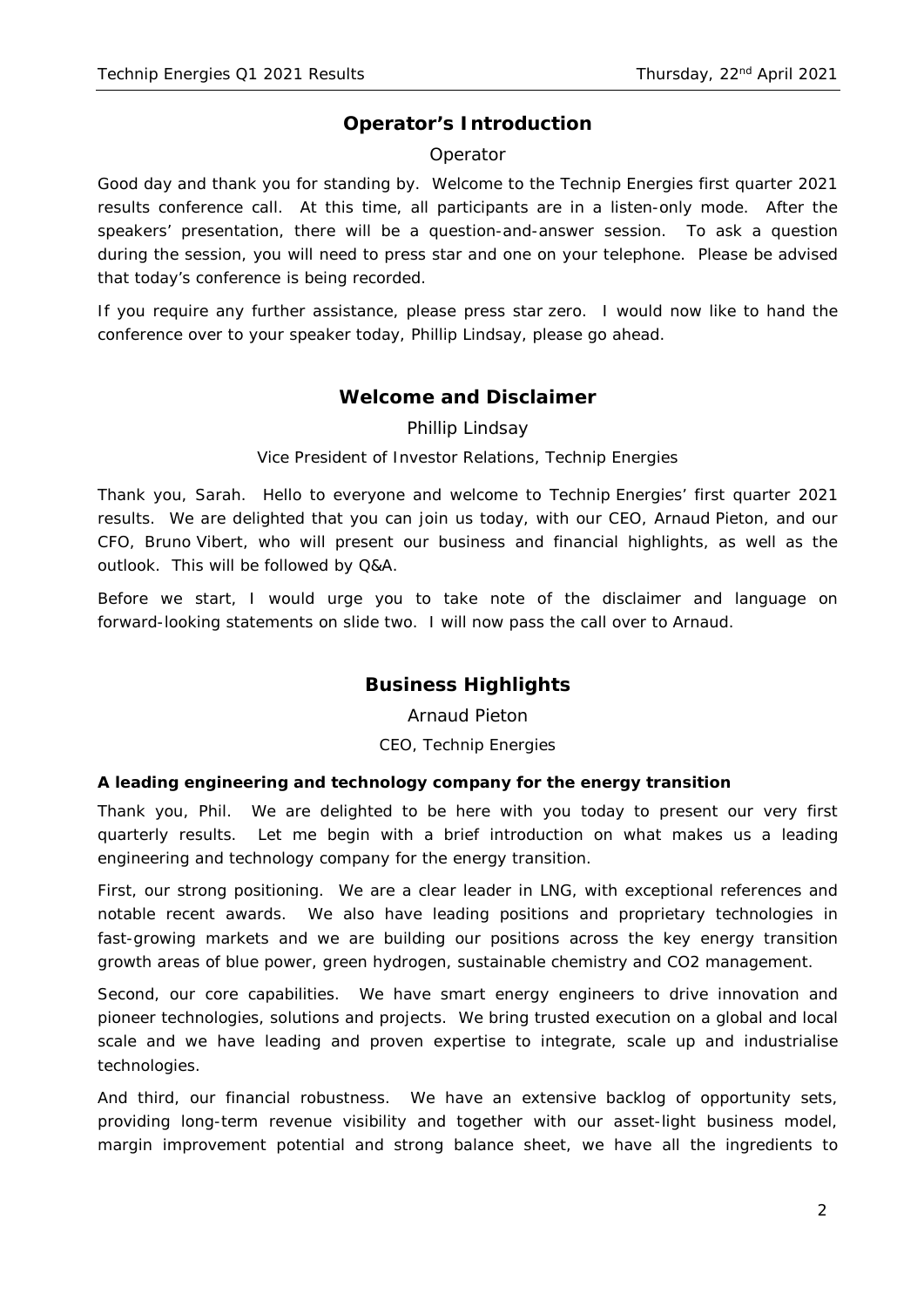deliver high returns and to sustain dividends.

If you are looking for a deep reference investment platform for the energy transition, you have that with Technip Energies.

#### **Forming Technip Energies**

Now, let me turn to the key milestones that led to the formation of Technip Energies as an independent company.

Following the announcement that transaction activities were resuming on  $7<sup>th</sup>$  January, we worked on an accelerated timeframe, delivered a capital markets day three weeks later and closed the deal in less than six weeks. The reaction of our people has been truly incredible. The motivation and passion for our new company and strategy gives me great confidence in our future.

Shares in Technip Energies began trading on the Euronext Paris on  $16<sup>th</sup>$  February, with the start of trading in our ADR programme about a week later and we also provided an update on full-year 2020 results on 26<sup>th</sup> February.

And just prior to quarter end, we were delighted to see Bpifrance increase their shareholding in our newly listed company to approximately 7%. This builds on the trustful and long-lasting relationship and is a clear endorsement of our operational robustness and vision to accelerate the journey to a low-carbon society.

#### **Q1 2021 key highlights**

Turning now to the key highlights for the quarter, operationally, we continued to execute well across our portfolio of projects, despite the obvious ongoing challenges in the external environment, a reflection of the quality and commitment of our teams. We secured a major LNG project with the North Field Expansion in Qatar. And we bolstered our position in sustainable chemistry with several new initiatives that position us well for future business. I will revisit each of these themes later in my presentation.

Now, in terms of headline adjusted numbers, we generated revenues of €1.6 billion, broadly flat year over year. Recurring EBIT margin was around 6%, up year on year and in line with our expectations and backlog at the end of Q1 stood at €18 billion, equivalent to three times our 2020 revenues.

#### **Key operational highlights**

Let's turn to our execution. Despite the pandemic and the highly-challenging operating conditions that we and the industry have faced, we continue to make strong progress on delivering project milestones, de-risking execution and closing out projects.

While the situation has remained frozen during this first quarter of this year, our project teams continue to show a level of commitment and adaptability to overcome challenges and keep projects moving forward.

#### *LNG/FLNG*

In project delivery, our LNG projects are progressing well. Module construction for the first train of Arctic LNG 2 has reached 50% completion and is on schedule for module sail away to Russia later this year.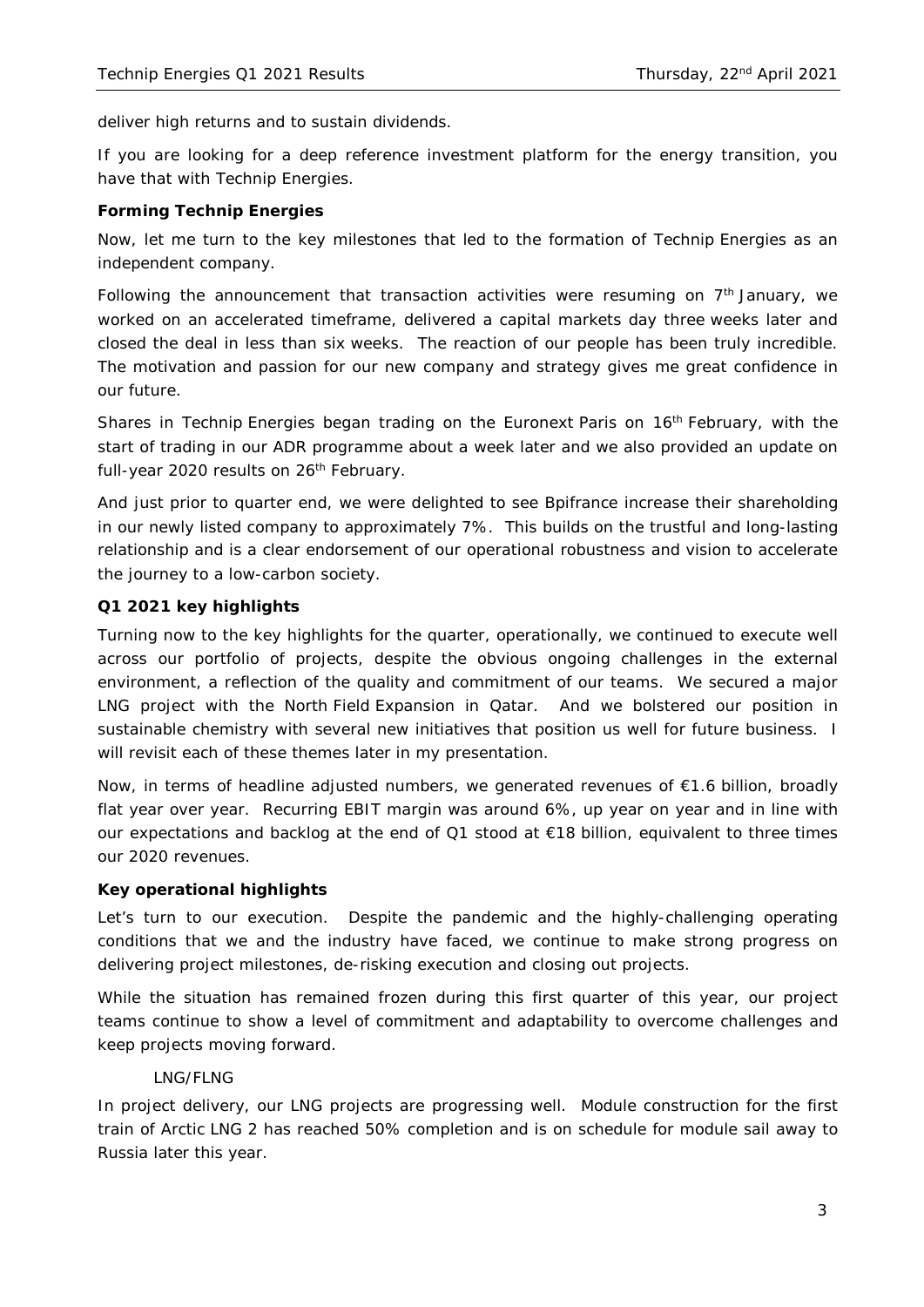And we are well advanced on Coral floating LNG for Eni, having installed the turret mooring modules, as well as the first gas turbine generator.

#### *Offshore*

We achieved notable milestones in offshore, firstly on BP Tortue, where we successfully installed the hull and installed the living quarters. And on Energean carriage, we successfully completed the last of the heavy lifts.

#### *Downstream*

In downstream, we have completed all the heavy lift work across the Bapco Refinery and we achieved project completion on ENOC Jebel Ali.

#### *TPS*

Turning to technology, products and services, or TPS, we have further advanced the renewable biofuels expansion project for Neste. All heavy lift activities are now complete and the piping works are well advanced.

And on the Hengli plant in China, where we have deployed our ethylene technology, we successfully completed the performance test run, which has been accepted by the client.

As you can see, a very active quarter, delivering solid progress in both project delivery and TPS activities.

#### **Spotlight on recent major awards**

Now let's take a look at the recent awards. We've had a very strong start of the year, which built on a solid fourth quarter 2020, where we were awarded the Assiut hydrocracking complex in Egypt and the Energia Costa Azul LNG project in Mexico, both of which benefit from our early engagement strategy.

#### *Project Delivery*

Turning to this quarter, in February we were awarded the prestigious North Field Expansion project in Qatar, the project adding four mega trains, each of 8Mtpa capacity. Following early engagement, this award demonstrates the continuity and strength of our joint venture in Qatar, which also delivered the previous six mega trains. And with its large CCS scope and other energy management solutions, it reflects our ability to integrate technologies towards low-carbon LNG.

Close to the end of the quarter, we were awarded a significant upgrade project for the Barauni Refinery, which consolidates our position in high operating pressure projects in India, an important market for us.

#### *TPS*

In TPS, we were awarded a multi-year PMC contract in the Middle East covering various projects, a key award in our ambition to double the size of our PMC business.

And good award momentum, as well, in loading systems continued, with a contract to supply five LNG marine loading arms for the Nangang LNG storage project in Tianjin.

#### **A strengthened backlog**

Now let's take a look at our backlog. Since the end of 2018, our backlog has grown by 2.5 times, to around €18 billion, providing us with a significant revenue visibility. Clearly, we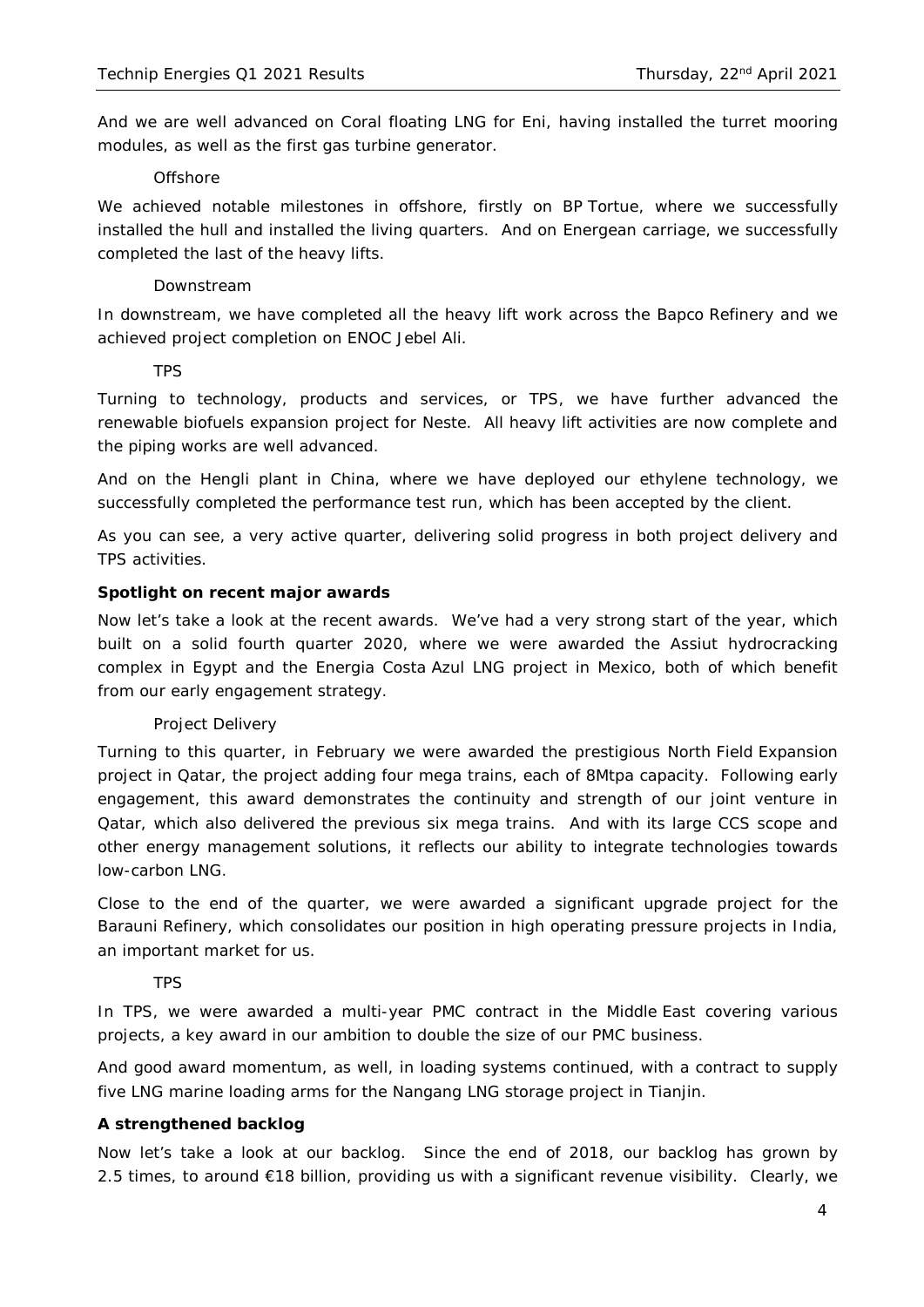have benefited from the inclusion of a few mega projects, but overall growth has been well spread, geographically and no single region accounts for more than one third of backlog. In addition, as part of our selectivity criteria, all of our major projects benefits from early engagement, which speaks to the quality of our backlog.

Another key attribute of our backlog is its maturity. The overwhelming majority, around 90%, has been awarded over the last two years. In other words, we remain early in the execution phases of the majority of our backlog. As the newer generation of projects advance, good execution should lead to future upside, which is very similar to what we experienced in 2018 and 2019.

Finally, over 70% of our backlog is within the energy transition domain which, for us, includes LNG.

I will now pass to Bruno to discuss our financial highlights.

# **Financial Highlights**

Bruno Vibert

*CFO, Technip Energies*

# **Robust start to 2021; confirming full year guidance**

Thanks Arnaud. Good afternoon everyone.

So, turning to the highlights of our first quarter performance, revenues of  $\epsilon$ 1.6 billion were broadly in line with the first quarter of 2020, with good activity levels overall, despite the ongoing external challenges due to the COVID pandemic.

Adjusted recurring EBIT was  $\epsilon$ 91 million, equating to a margin of 5.9%, a 160-basis-point improvement year on year, benefiting from strong execution and a reduction in indirect costs. When we combine our Q1 performance with our backlog schedule for the remaining nine months of the year, we are clearly on track to deliver our full year guidance, which is unchanged.

Adjusted net profit was €44 million, a significant improvement year on year. Adjusted order intake was €6.5 billion, with a book-to-bill for the quarter of over four, favourably, of course, impacted by the major awards of the Qatar NFE project. Trailing 12 months book-to-bill for the total company is 1.7.

Net cash, at the period end, was €2.5 billion. This compares to €2.2 billion at 2020 year end, after the impact of the separation and distribution agreement with TechnipFMC.

# **Project Delivery**

Turning to our segment reporting and first, Project Delivery. It delivered revenue of just under €1.3 billion, broadly flat year over year. The continued progress of Arctic LNG 2 and activity in downstream projects in the Middle East and in India were somewhat offset by lower activity on offshore projects.

For the remainder of 2021, as indicated by our backlog scheduling, we anticipate a ramp up of activity on major projects, including the early contributions from projects recently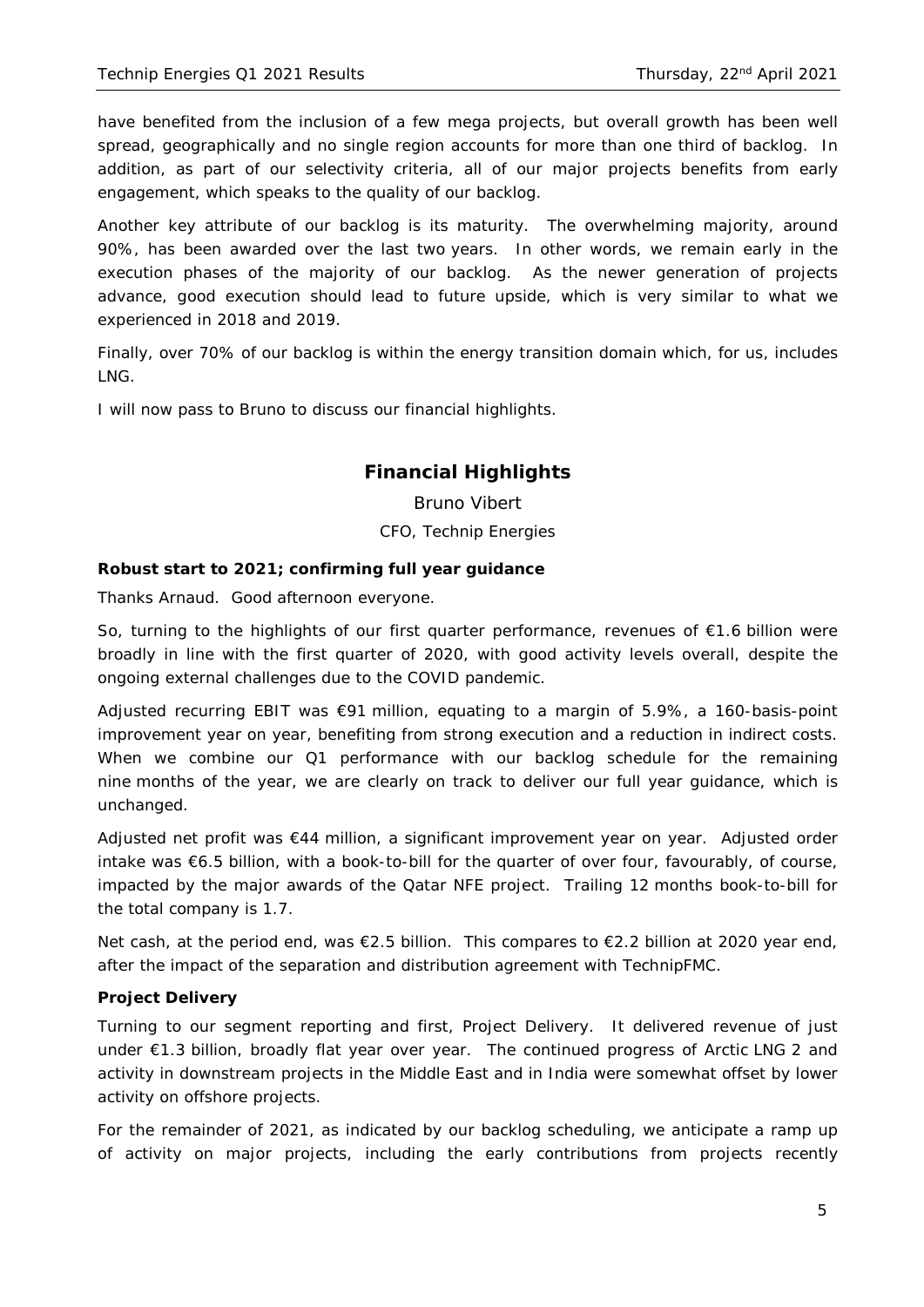inbounded.

Adjusted EBIT for the segment was €76 million, equating to a margin of 6.1%. As anticipated, margins were down year over year compared to Q1 2020. Where a high proportion of the backlog remains at an early stage of phasing this year, the first quarter of 2020 benefited from a higher number of projects in completion phase. This was partly offset by lower indirect costs.

Backlog has increased substantially, year over year, to €16.6 billion, benefiting from the major awards in the fourth quarter, including the Assiut hydrocracking complex and the Energia Costa Azul LNG project in Mexico. And in Q1 2021, we signed the North Field Expansion project in Qatar. In aggregate, these three awards amount to well over €7 billion of order intake for Project Delivery.

#### **Technology, Products & Services**

In Technology, Products & Services, or TPS, we experienced a 9% year-over-year increase in revenues to €305 million. This was primarily due to growth in our PMC business, as well as benefiting from the strong order intake for loading systems during 2020. TPS should see a good level of activity throughout the remainder of the year.

EBIT margins significantly improved, year on year, at 8.5%, although the comparable period was specifically weak, due to the lesser activity in loading systems and process technology, as well as the true-up of some allocated costs.

The back end of 2020 for TPS was much better and more in line with Q1 2021 levels. TPS backlog was resilient year over year and slightly up, at €1.2 billion.

#### **Solid foundation for future returns**

Turning to other income statement items and to key balance sheet components, items of note within the income statement first. Corporate costs were €10 million, slightly lower than the anticipated quarterly run rate for 2021. The first quarter for Technip Energies was obviously not yet fully normalised with a stable overhead structure. However, as this shapes up, we will continue to focus on global SG&A spend and we do expect to have progressed significantly on the 20% reduction target which we indicated during our capital markets day, by the end of the year.

At 33.7%, the effective tax rate is within our full-year guidance range of 30–35%. And non-recurring items were €27 million, the large majority of which related to the spin-off costs.

For the balance sheet, our first as an independent company, net cash was  $\epsilon$ 2.5 billion, benefiting from strong free cash flows in the quarter, which I will come back to on the next slide. Net cash is stated after deducting €728 million of short-term debt. The debt largely reflects the bridge-to-bond term facility, which was drawn at the time of completion of the spin off from TechnipFMC. Our intent is to refine this through a bond takeout in the coming quarters.

As a reminder, Technip Energies operates with negative working capital due to the specific nature of our business and contracts, where we receive payments ahead of us physically performing the work. This is translated into the net contract liability, which stands at €2.7 billion at quarter end and largely unchanged from 2020 year-end levels. While this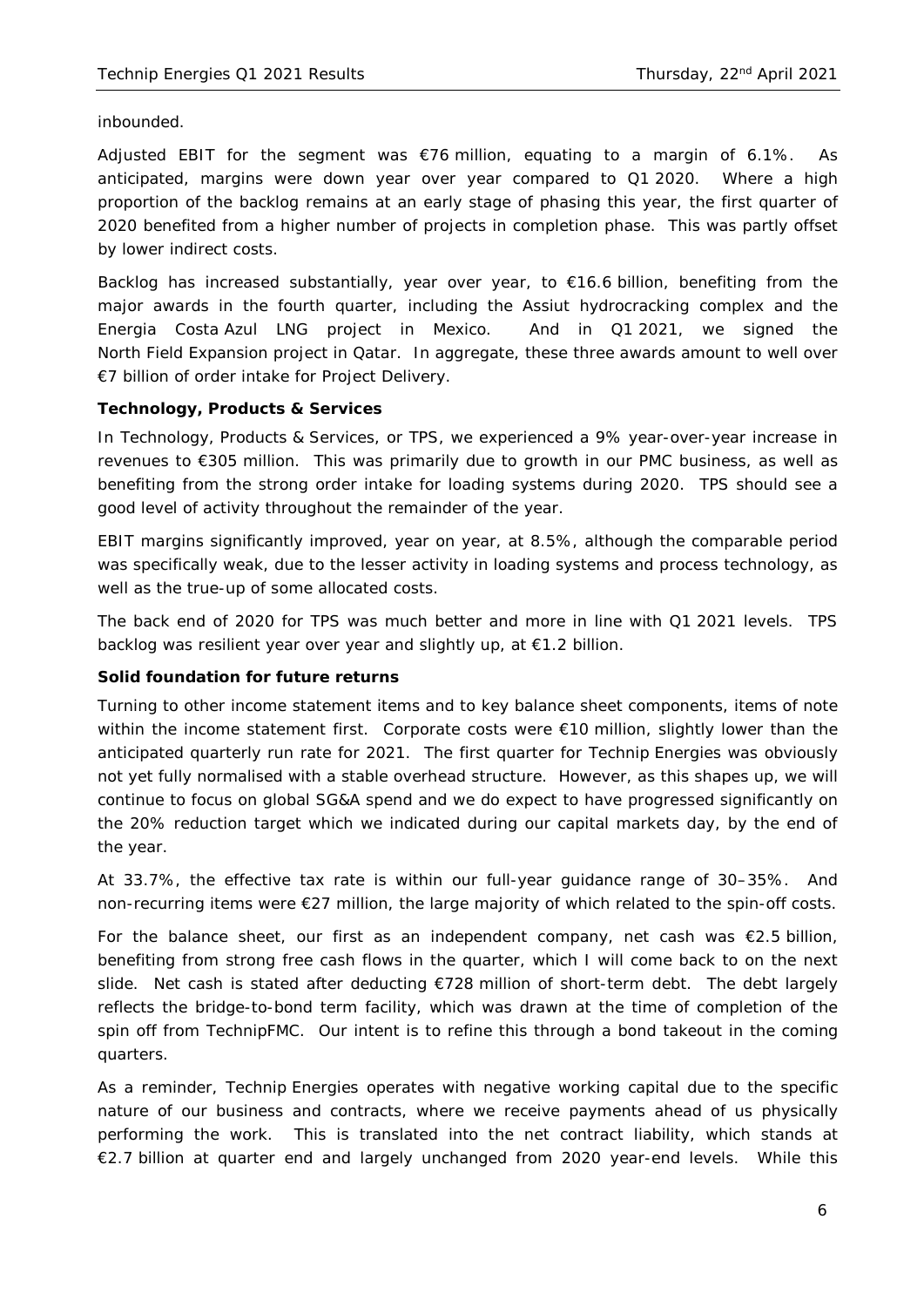position can vary from one quarter to the next, given the current backlog and our strong opportunity set, we see no reason for it to change by any material degree in the medium term.

Shareholders' equity for our starting balance sheet is approximately  $\epsilon$ 1.3 billion, which is stated after the contribution to TechnipFMC.

#### **Strong cash flow generation**

Looking now at cash flow, let me start by explaining the starting point to be used, which is after the separation and distribution agreement relating to the spin. As such, the cash flow bridge begins adjusted for this net contribution, with the gross cash position of €2.9 billion at the beginning of the period. From here, free cash flow over the quarter was very strong, at €272 million.

As a reminder, our cash flows are not linear from one quarter to the next. This quarter in particular benefited from working capital inflows relating to order intake and project progress. And our – as our capital expenditures are limited, just  $\epsilon$ 8 million in the quarter, due to our asset-light business model, our free cash flow is only slightly below our operating cash flow. While, obviously, this is a very robust start to the year, we do not expect to sustain this amount quarter after quarter and we should have the first part of the year stronger than the back half of 2021. Movements beyond free cash flow were small and had, largely, a neutral impact. Gross cash at the end of the period stood at €3.2 billion. And I will now pass it back to Arnaud for the outlook.

# **Outlook**

# Arnaud Pieton *CEO, Technip Energies*

#### **Rising to the decarbonisation challenge**

Thanks Bruno. Turning now to our outlook, today I would like to focus on the topical theme of decarbonisation, where we are seeing an acceleration in activity. The decarbonisation of our traditional markets is of increasing importance. The majority of our customers are actively assessing ways to reduce the environmental impact of both existing assets, as well as new assets and we are poised to capitalise on this theme. Given our technology integration skills and the breadth of our scope, we have the capabilities to be at the heart of many of the solutions. This includes expertise in multiple domains, including hydrogen, CO2 management and renewables.

For example, these skills can effectively be used to help the industry succeed in decarbonising LNG, a topic you will hear more about from us in the future. Blue hydrogen, electrification and CCS solutions continue to evolve and are being considered by many of our customers as ways to significantly reduce emissions from their plants. We are already benefiting from this trend, for example the award by Shell in Q3 last year of the significant contract for their mobile facility in the Netherlands. The overriding rationale for this modernisation project was decarbonisation, supported by our low emission technology. Today we have many other such initiatives that are in the study phase and we are confident we will begin to see projects and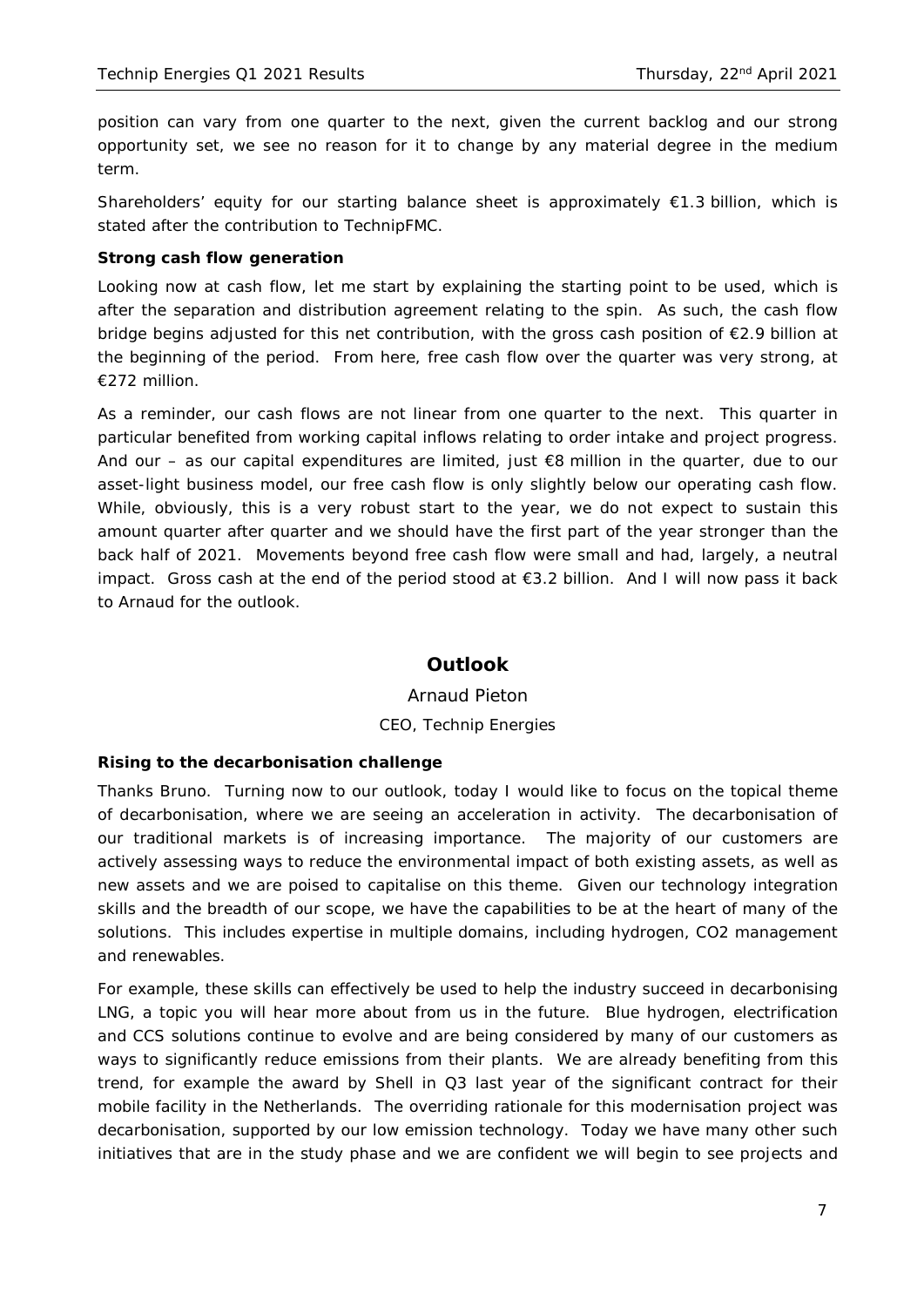services flow from this opportunity set in the coming years.

Another key area for us is sustainable chemistry. Here we have a technology-driven approach through our technology integration capabilities and our technology development, scale-up and commercialisation expertise. In biofuels, our proprietary Hummingbird ethanol to ethylene technology has application within the sustainable aviation fuels domain and it was recently selected by LanzaTech for deployment on a demonstration scale, integrated biorefinery in the US.

Looking at biochemistry, we have an engineering and procurement services role on the largest biorefinery in Europe, UPM's biochemicals plant in Germany.

And in circular economy, building on our partnership-based model for chemical recycling, we have created several exciting partnerships in this first quarter. This includes our joint venture with IBM and Under Armour. This partnership will build and commercialise a new recycling framework and circular economy for PET. We believe that working with such household brands should send a clear signal about our positioning in circular economy.

#### **Positioning in energy transition**

Now let's turn to our activity and positioning for energy transition. From an industry maturity perspective, LNG is the most advanced today in terms of technology, economics and investment and also capacity to decarbonise. Our other energy transition pillars, sustainable chemistry, decarbonisation and carbon-free energies, today account for a smaller proportion of our backlog, primarily due to less mature project phasing. But the interest from our customers is real. Since the beginning of 2020, we have been awarded over 100 contracts of various sizes across the energy transition domain. About 80% of these are currently in the concept study or FEED phase.

This early positioning, combined with our R&D and other business development initiatives, will be critical in establishing a sustainable business in these areas over the medium to long term. And around 20% of these contracts are in execution phase as EPC or services, most notably in biofuels, LNG, as well as other, smaller pilot projects.

Importantly, our contract portfolio is well diversified, which clearly demonstrates strong engagement across major growth markets, notably in decarbonisation and sustainable chemistry.

Now, it is fair to say that these prospects are not currently at a level that would compete in CAPEX dollars with larger projects in our traditional markets. And some of these prospects may require subsidies to mature and reach industrial scale. That said, the momentum is strong and real. These projects will become a more mature part of our business over time.

#### **ESG in action during Q1 2021**

Turning to ESG, we have already made encouraging progress on our journey. We have launched our ESG roadmap and materiality assessment to define the sustainability issues that matter most to our business and our stakeholders. Our inclusion policies are in force and we are on target to recruit 50% of our graduate hires as women in 2021. And we have launched a dedicated compliance programme that all employees will complete in 2021.

As mentioned in our capital markets day, we will return to the market with our ESG strategy,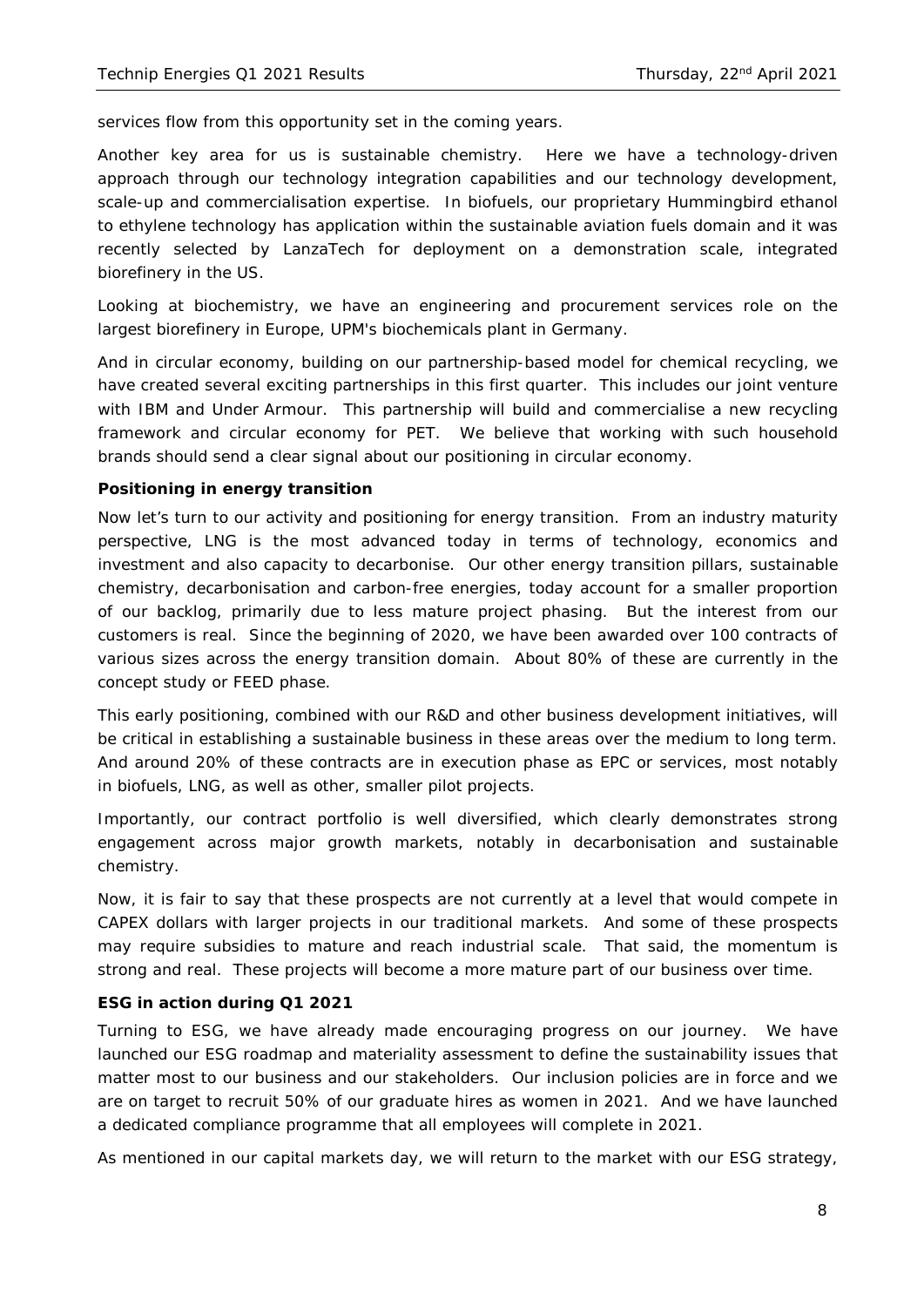including details of an annual scorecard within our first full year as a company.

#### **Key takeaways**

So, in closing, we have delivered a solid quarter, our first as a listed company. We concluded a successful spin-off transaction, launching the company on the Euronext Paris. We secured €6.5 billion of orders and Bpifrance made a €100 million investment, increasing its stake in our company. Our first quarter results provide a solid platform to deliver on our full year guidance. We have delivered EBIT margins consistent with guidance. Our backlog scheduling essentially secures the full year revenue outlook and our first independent balance sheet is strong, with net cash of €2.5 billion.

And we look to the future with confidence: our backlog provides tremendous visibility and our energy transition prospects and positioning continues to materialise.

And with that, let's open the line for questions.

# **Q&A**

**Michael Alsford (Citi):** Hi, good afternoon. Thanks for taking my question. My first one would be just around the cash flow. Thank you for your comments earlier but clearly there was a strong inflow in the working capital in Q1. Could you give a bit more colour as to how you see working capital evolve through the remainder of the year? Do you expect, I guess, working capital to be a positive inflow for the full year 2021? That would be my first question. **Thanks** 

**Bruno Vibert:** Hi Michael and thanks for the question. So, as you know, our disciplined – very disciplined contractual and commercial model puts cash on our balance sheet and we operate with a negative working capital position.

Our cash flows will not be linear from one quarter to the next and there is clearly an element of lumpiness to it. And obviously Q1 was a very robust start and we benefited from first payments on the projects which we recently inbounded but beyond that, I think the cash flow generation was good.

If we go beyond quarter one, naturally, no, we don't expect to sustain this amount quarter after quarter in 2021 and we should have a first half of the year stronger than the back half of the year.

So, even if there may be a quarter in the back half where we would have a lower free cash flow, due to project phasing or kind of awards not kind of there in one given quarter, but that's not a concern, I think on the full-year basis we will have a good cash flow generation, building up from this Q1 and this cash will be fully available for our capital allocation policy that we laid down during the CMD. So we know that the net income which will be delivered this year will be 100% available on the balance sheet and this will be able to be used for the capital allocation that we laid out.

**Michael Alsford:** Thanks Bruno. And maybe an unrelated follow-up, just bringing together the comments you made at the capital markets day a few months ago now, you outlined an addressable market of around €100 billion, but could you maybe talk a little bit more specifically about the near-term tendering pipeline over the next 12 months? What's the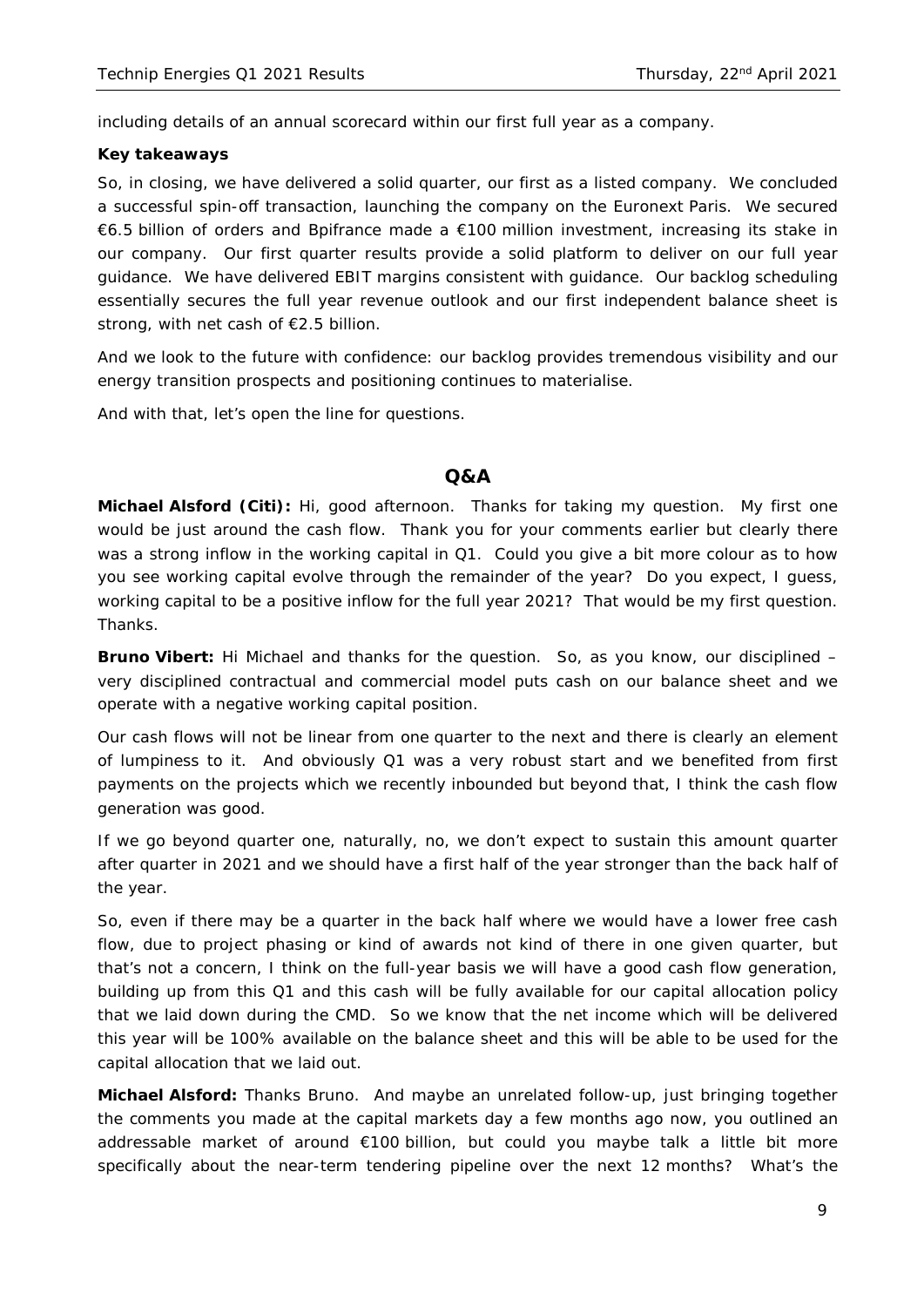market opportunity that you see ahead of you over that period? Thanks.

**Arnaud Pieton:** Yeah, Michael, thank you and thank you for following us since the capital markets day. So, the pipeline of opportunity is real for us in the coming 12 months.

First, I will start with, I would say, kind of the obvious, but the LNG wave for us, or the wave of potential LNG awards, is not over for Technip Energies. So, we do have and we are actively – we are active on several opportunities around LNG. And you know LNG are always a source of, I would say, sizeable awards and they are an important theme for Technip Energies. So, LNG is one. You do know of the basins where we are active. One of our customers has made public the fact that they were already studying and basically had the ambition for a minimum of an additional two trains or two mega trains. You may imagine that a similar type of conversation is taking place in other basins with other LNG producers.

Now, outside of LNG, or I should say related to LNG, because together with LNG comes the LNG infrastructure, namely bunkering, and we stated that we were active on the Sohar LNG for Total, which is a bunkering facility in Oman. And beyond LNG, you know, it's interesting to observe that in the first quarter of this year, so this Q1, if we put aside the Qatar LNG project, there's, you know, about €1.1 billion of awards in our more traditional market, if I may say, around pet-chem, refining and beyond. And we do see an interesting level of activity in these areas as well. And you know, they are – they might be smaller names, if I may say – you know, they might not be making headlines every day – but they are important, they are sizeable and they are significant, and it's an important pipeline that we have there.

In addition to that, I mean, I will also say that they are driven by, I would say, decarbonisation themes or cleaner energy, and including in refining. It's all about having cleaner fuels, you know, from Euro 2 or Euro 3 standard to Euro 5 or Euro 6 in some countries, which for those countries is a big improvement. And beyond that, obviously the pipeline is influenced by energy transition themes and we are actively tendering, including green hydrogen opportunity, in Europe and beyond. So, it's a very diverse opportunity set.

**Michael Alsford:** Thanks Arnaud for the extra colour. I'll hand it back, thanks.

**Nikolaos Konstantakis (Exane BNP Paribas):** Morning, guys. I want to stay with the LNG for a little bit. I mean, I heard you kind of teased us there with Qatar, and could you just give us a bit more colour on other specific projects? For example, Rovuma, now the operator talks about 2023. We heard some lines about renegotiation. Is that still a project that you are, you know – for you, basically? And then, a few quarters ago you also had a FEED study ongoing for Far East LNG for Exxon. Can you just tell us tell us how is that progressing? I'm just trying to understand, I guess, you know, the remaining of the year or early 2022, what is kind of the price, the near term, if you would? I'll save the second one.

**Arnaud Pieton:** Yes, Nik, thank you. So, difficult. I would not probably name all of the opportunities, because some of them are, I would say, you know, ours in a sense and where we have privileged access to a particular customer or basin. But I mean, just to give you a bit of colour, and starting with Rovuma, I don't have much more to say than what Exxon have already conveyed, which is, you know, a decision for an FID is postponed to 2023.

But beyond that, I've mentioned, you know, the future trends in Qatar and QP went public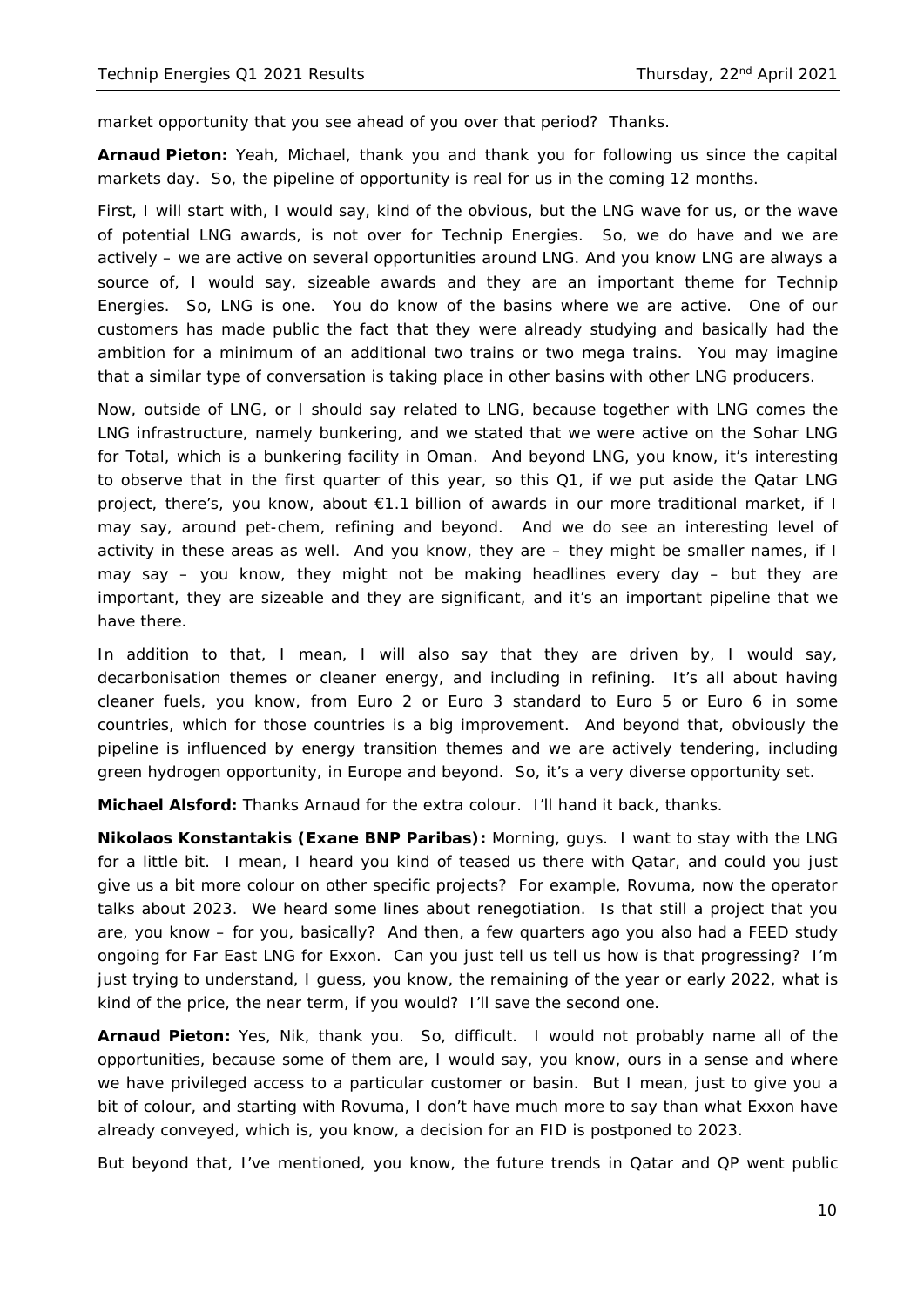with that, so you would be aware of their statement around a minimum of an additional two trains beyond the award that we've had, I mean last quarter. So, we are currently active on this FEED and there are other FEEDs on which we are, you know, active in other of the LNG basins, but I would like to – I would rather, you know, come back to you in the near term where either we decide to make that public or we decide to move ahead with our customers. But we are very active on several FEEDs on LNG, including, onshore and floating.

**Nikolaos Konstantakis:** Okay, fair enough. And then on the low-carbon LNG, it seems that it's picking up as a trend, decent premiums for those cargoes. Are you in active discussions with more of your customers about retrofitting? Can you just remind us why you're particularly well placed for that?

And sorry, I will squeeze in a third one. I think it's a very fair point that you made on energy transition dollar amount, you know, not necessarily comparing with the core. Can you give us a rough idea, you know, in 2025 or 2030, how much would you like that to be or what is a realistic target for us to think about? Is it 5%, is it 10% in those non-LNG kind of energy transition types? Thank you.

**Arnaud Pieton:** Well Nik, I wish I had a crystal ball for 2025, but for sure, you know, the momentum is there. So, I'll come back to that in a minute. But to start with low-carbon LNG, it's obviously a theme of importance for our customers. Now, it's fair to say that there are multiple ways to decarbonise LNG on new trains. You can basically electrify the whole infrastructure and end up with basically a net-zero LNG plant. And this is, you know, part of what, we are discussing with our customers, as we are the architect of their future facility. Those are – you know – very active conversations. So, you know, fully electrified infrastructure.

I mean, you can also use hydrogen in order to partially decarbonise the LNG production. So, you use hydrogen as fuel, rather than the feed gas. And there, it's available for retrofit or for new infrastructure. It is less ambitious in a way, because, you know, it's not a full electrification, but you can decarbonise probably around 30% of your LNG production simply by – or simply – yeah, simply by using hydrogen as the fuel gas, rather than using the feed gas on site. And there is a very interesting proximity between, you know, obviously, the LNG producers and the ability to produce large quantities of blue hydrogen. And we have a technology suite, or a suite of technologies or technology sequence, that allows us to bring the carbon intensity of blue hydrogen very, very, very close to that of the green while making the blue hydrogen, I would say, nearly as economical as grey hydrogen, which, when you take that into perspective and also with the proximity of hydrogen and LNG producers, opens the door to, I would say, an interesting opportunity set for, you know, the trends that we are observing at the moment around Power 2X, etc. So, it's – it's an interesting momentum on this front.

So, you see that there are several ways to decarbonise LNG, and all those conversations are taking place. All the LNG producer, or producers, are interested by finding out how to decarbonise their existing or future plants.

Now, as for 2025, you know, we're seeing the momentum being real through our studies. I will not take the risk on betting on, you know, what the proportion of our business will be in the energy transition themes in 2025. I think the world is facing a very interesting challenge,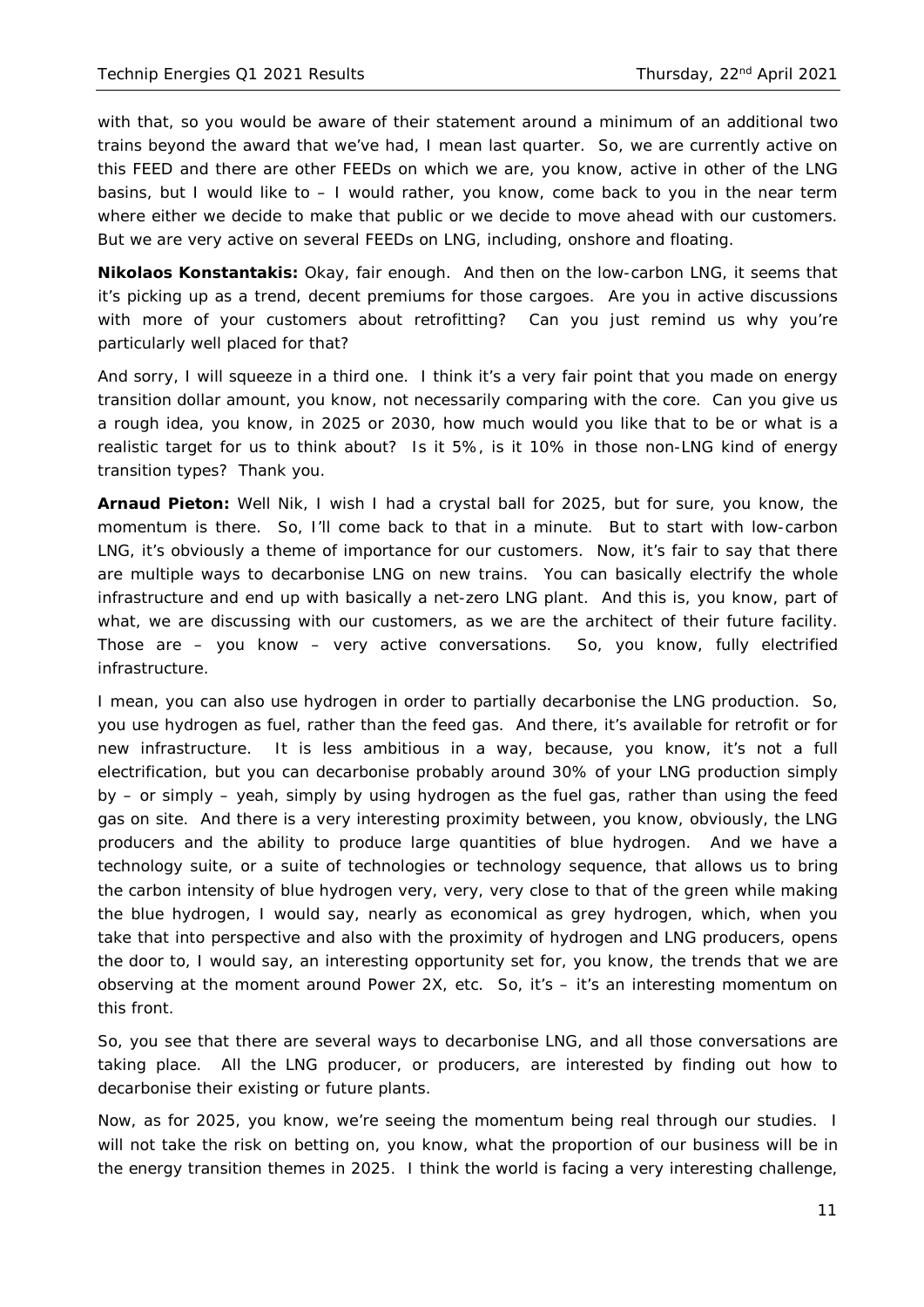so on a personal note, I hope that, you know, we will see a significant acceleration. There's an urgency for capturing carbon and emitting a lot less, and also, you know, favouring, including negative carbon solutions. So, difficult to completely assess and to give you a number today, but clearly a trend that is translating into an increased number of studies.

#### **Nikolaos Konstantakis:** Thank you.

**Guillaume Delaby (Societe Generale):** Yes, good afternoon. Thank you for taking my two housekeeping, very down-to-earth questions, which are for Bruno. First question is regarding future cash flows. So, basically, you highlighted that H2 cash flow may not be as strong as H1 cash flow, and thank you for that. But did I understand correctly when you said that net profit for the year would be – this is my understanding – a good metric, a good proxy for full-year cash flow? So, just would like a confirmation of that.

And my second question is regarding project delivery margin in Q2, Q3, Q4. Given the fact that you are going to start to recognise revenue from the big – the large three projects you have been awarded since the end of November, I think it's reasonable to assess or assume that project delivery margin should be lower in Q2, Q3 and Q4. I just wanted to be sure on those two elements. Thank you.

**Bruno Vibert:** Hello Guillaume. Thank you for the housekeeping questions. So, in terms of cash flow for the remainder of the year, as I said to Michael, you know, very good cash flow for Q1. It is somewhat non-linear from one quarter to another, and obviously, you know, we don't think that maybe we will have the three major projects that we inbounded over the last kind of four months, or you know, in the next four months. So, this would have an impact on the sequence. So, with less kind of new inbound, you won't have exactly the same pattern.

Having said that, you know, the cash flow of the quarter was not about only these couple of projects. I think the cash flow generation from the rest of the portfolio is there. So, that's why, you know, on the full year, even if there is one quarter which may be lighter for any specific kind of milestones or sequence, we see a positive trend, and building up from this kind of Q1 position. So of course, you know, this would be probably incremental for which net income is there and will be there on the balance sheet, but in terms of pure cash flow movement, we see a potential for a continuous good cash flow projection for the end of the year.

Maybe second part of your question: in terms of margin, you know, Q1 for sure, you know, the target is we will ramp up as we will have the new contribution from these projects that will be growing. They won't be plateau of course, you know, within the next months, but they will start to ramp up. Also, you know, our revenues can be kind of volatile from one quarter to the next. We don't have seasonality per se, but you know, we can have, you know, in some geographies, depending on the scope, you can have the monsoon. In other geographies, you can have Chinese New Year, which makes – which, you know, by the consequence, you make a bit less progress during the Chinese New Year on some yards. But this is all factored in.

So, in terms of margin sequence, you know, the quality of the backlog is there, so the portfolio, you know, that was taken on this is not different, it is not dilutive basically to the ones that, you know, were obtained in 2020. So basically, you should not expect a very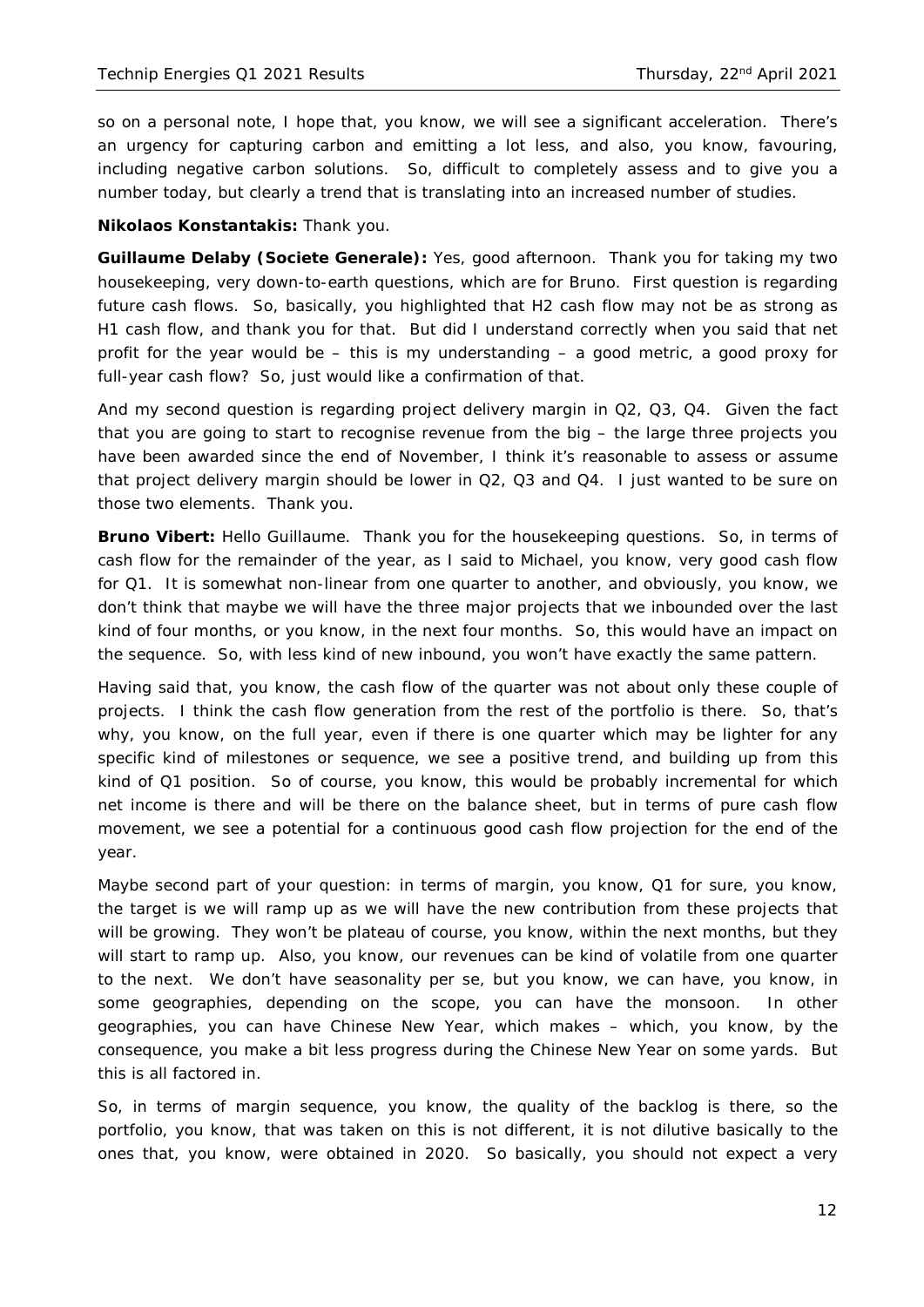significant variance of margins and spreads for the remainder of the year if you have basically this slight reduction and dilutive effect. We also will continue to work on the SG&A, being of course, you know, keeping a clear cost focus. So of course, that will also help to maintain the cost base with higher revenues, so protecting the margin in terms of percentage.

**Guillaume Delaby:** Okay. Thank you. Very useful, Bruno. I'll turn it over.

**Sasikanth Chilukuru (Morgan Stanley):** Hi. Good afternoon. Thanks for taking my questions. The first one is a relatively small one. I just wanted to understand what the impact of COVID was in Q1. I was just wondering if it was possible to quantify that.

And a small follow-up for my understanding as well, this is regarding the charge that you have presented on Slide 20, on energy transition. I was just wondering what contracts were included in decarbonisation that made up 37% of the contracts by end market, which is other than sustainable chemistry, LNG and carbon-free energies. Thanks.

**Arnaud Pieton:** Yes, thank you. Bruno will start on the impact of COVID on Q1 and I'll take the second half of the question.

**Bruno Vibert:** So, yes, good afternoon Sasi. So, it's kind of funny because last year we were being told that, you know, it was not good to isolate the COVID costs, and now that we've taken them back and included in the performance, you would like us to take them out and to isolate. No, but, you know, more seriously, I think the teams throughout the year – well of course, we're still impacted, we can't travel from, you know, one country to another, some yards or some cities are kind of in lockdown, some are opening, so it's a very fluid situation. But all credit to the teams, we've been able, you know, since Q1 2020 to adapt to this situation. So of course, we're working with clients, we are working with the supply chain, to do that.

So, it's not business as usual, for sure. But now, we've integrated that, because we need to be able to operate and to live with COVID. So, it's always trying to find new solutions, working with a client, working with supply chain, trying how to best manage the schedule, and basically we've integrated that in the future projections, so that our results and our income, you know, includes this and to be able to deliver the project from what we see of the COVID situation today and how we can execute and deliver these contracts. And me, I will pass it to Arnaud for the second part of your question.

**Arnaud Pieton:** Yes. So, about, you know, decarbonisation and I would say CO2 management, so, what is very interesting for us is that  $CO<sup>2</sup>$  management is really a theme that is reaching across the whole portfolio and  $CO<sup>2</sup>$  management component is becoming, is turning basically into a topic in everything we do today across our portfolio. This is how quickly, you know, the topic is accelerating.

So, you know, as such – and here again, on this slide, we are talking about the number of contracts. So, we don't have a big headline project, you know, to showcase here with you today, but we are engaged on several opportunities currently, which you know, for most of them are translated into paid studies, FEED and commercialisation studies and realisation studies. And this is what, you know, this pipeline of opportunity is made of – or pipeline of contracts – is made of for the moment, because it's beyond opportunities, do the real contracts and studies that we are being paid for and for which our customers are calling us.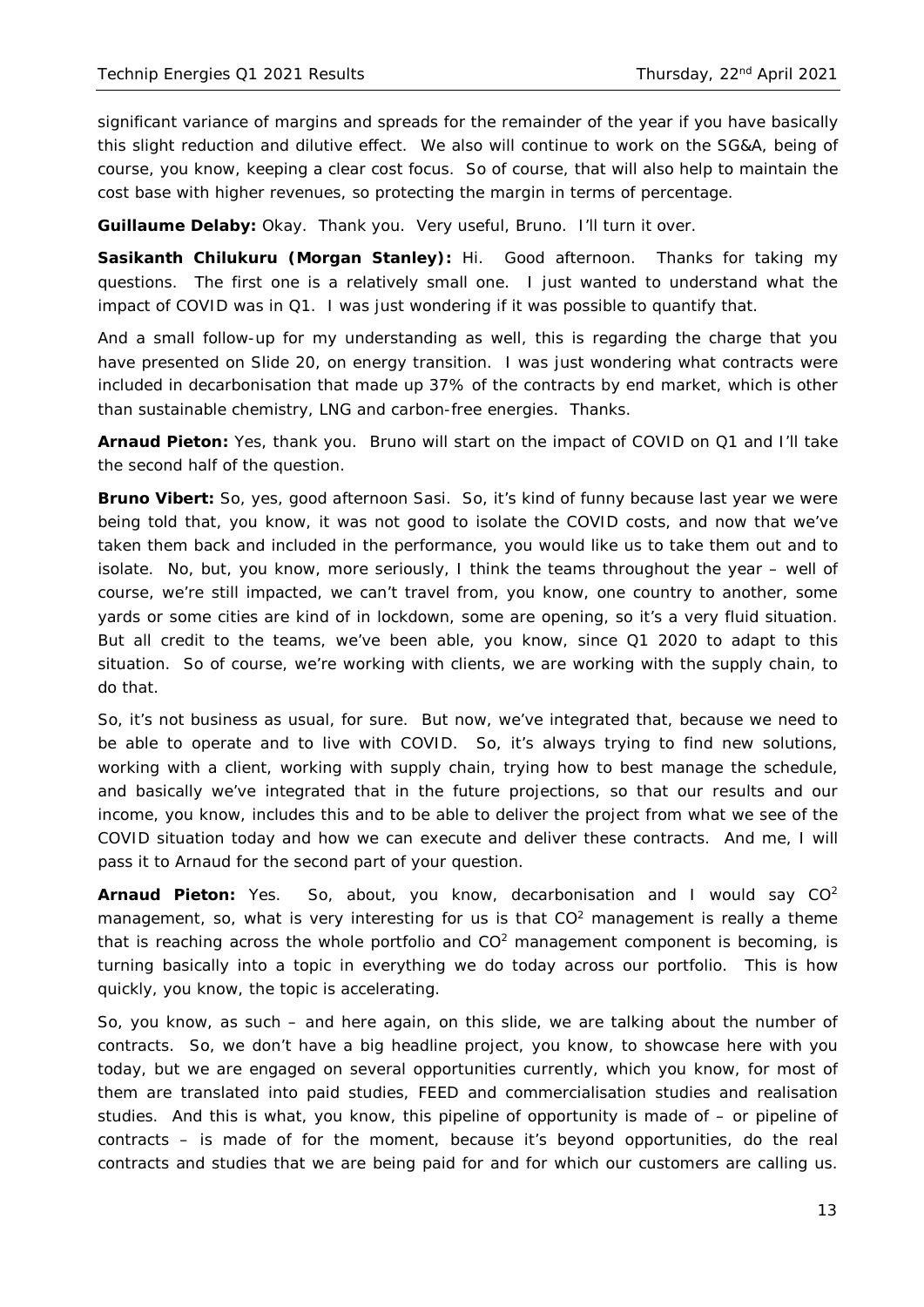But it's – you know, it's a very important theme and one that really reaches across our entire portfolio at the moment. It's part of every conversation.

**Sasikanth Chilukuru:** Thank you.

**Jean-Luc Romain (CIC Market Solutions):** Hello. My questions relate to Qatar LNG. In 2005, 2008, you had very big contracts there and their execution was kind of difficult. Have you provisions or have you learned all the lessons for that not to happen again? That's the first question.

The second question relates to, well, the second phase of the current expansion of Qatar capacity, namely the two trains you mentioned answering one question. What do you believe would be the best time for Qatargas to award these contracts to benefit from the best possible effect of economies of scale of learning curve that you will have after building the first four trains for the North Field Expansion?

**Arnaud Pieton:** Yes, thank you, Jean-Luc. So, on the first part of your question, on Qatar LNG and about the past versus the current or future, obviously we've learned a lot through the six trains that we've delivered in Qatar over a decade ago with the same partner. And those lessons learned have been implemented and included, I would say, in the execution plan that we've laid out for the contract we've been awarded this quarter. And you know, those lessons learned include, you know, there are some very pragmatic things around working, you know, at the peak of the day when there is the peak of heat, to, you know, manpower availability, to selecting contractors and construction companies that we know and we can rely on.

And basically, you know, all those lessons have been integrated and built into today's execution plan, which by the way, you know, those lessons, even though we are talking about two different hemispheres, but if you take a very successful project like Yamal LNG, even though it's very different, I would say, in terms of the morphotype of the project, you know, every project – every LNG project brings its learnings and they all benefit from the learnings of the past. So, I would say that a successful Yamal also benefited from some of the lessons learned that we had from Qatar in, you know, 10, 15 years ago. So, yeah, absolutely, you know, those lessons learned have been taken into consideration and are part of our execution plan, both operationally and contractually for the phase to come.

When it comes to the two additional trains, well, it's more a question for QP than a question for Technip Energies, Jean-Luc. I mean, Qatar Petroleum are in the driving seat. I can only say that we are actively engaged together with our partner and that, you know, in an ideal world – and I don't know, I'm not, we're not in the driving seat, it's really for QP to decide – but in an ideal world, in order to be able to take full advantage of the volume effects, you know, with the supply chain, etc, which is real – which by the way positions us well, because you know, they have the freedom to decide to go to who they want, but it's positioning us well in terms of the advantage we can provide – I think, you know, it's a matter of within 12 to 18 months. And that is when the procurement phase on the project really is ramping up and this is where we have, I would say, more leverage.

**Jean-Luc Romain:** Thank you very much.

**Mick Pickup (Barclays):** Good afternoon, everyone. It's Mick here. Just a bit of a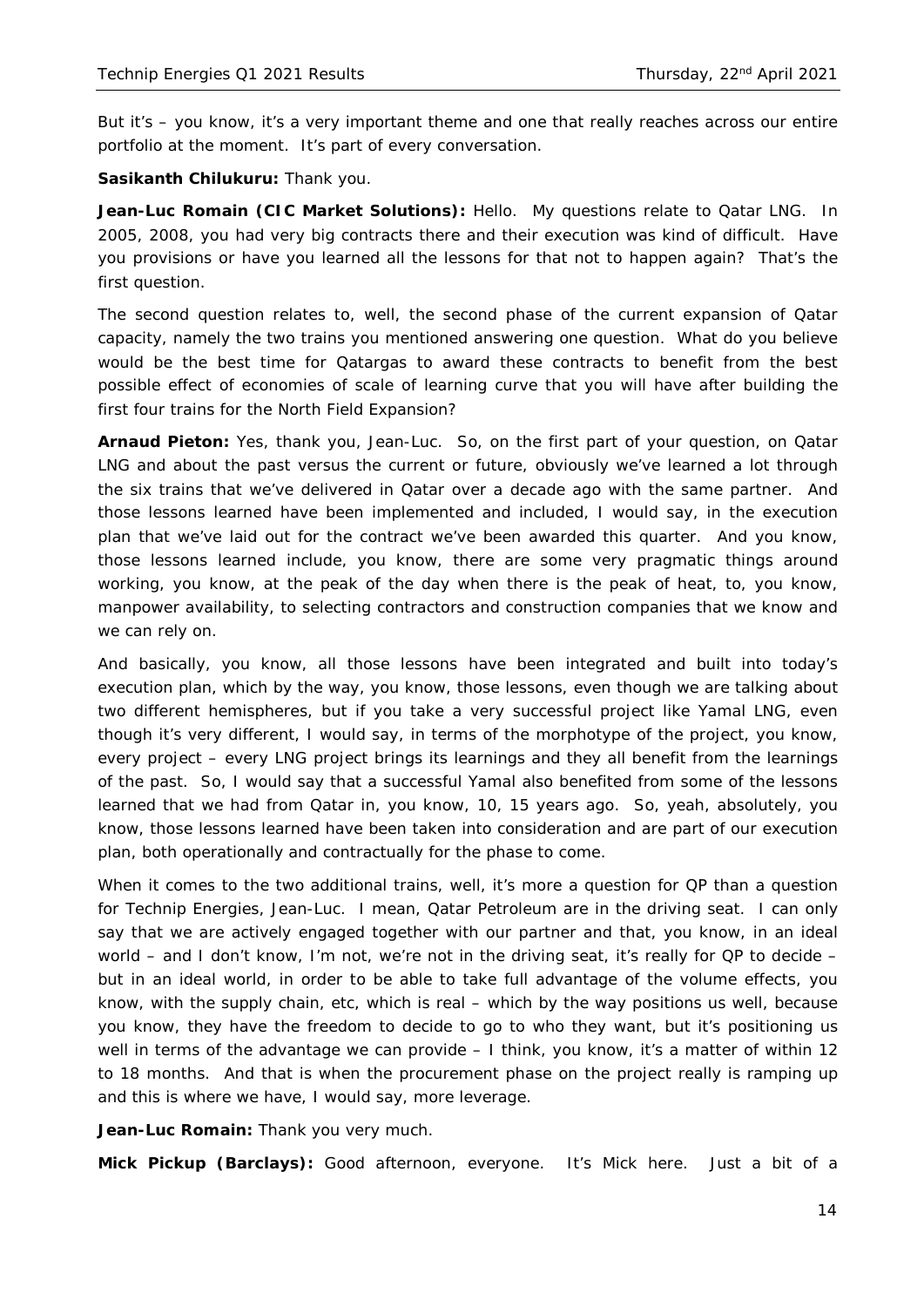follow-on, if I may, first, from Jean-Luc there. Obviously, you had a very successful quarter for order intake, but obviously, the steel price was going up every day while that project was being finalised on the bid stage and you're talking about procurement in 12 to 18 months. So, can you just talk about protections you've got from raw materials and what impact you think any supply chain or raw material inflation is going to have on the bidding pipeline?

**Arnaud Pieton:** Yes, Mick, thank you. Good question. So, you know, I mean, inflation risk is always – I mean, inflation is always a risk, but you know, as part of our contracting best practices and risk management, we really seek to protect Technip Energies from those fluctuations in raw material prices and I think we have a very robust procurement department that has done what is necessary to protect us – to provide protection in those fronts. So, you know, from lockdown prices to escalation clauses, in a very transparent manner with a customer, you know, this is all part of our contracting structure. And we've also – you know, it's not to be under-estimated, in order to protect not only the financial performance but also the execution of the project, it's about relying on local supply. And you know, we've done that, you know, with local or supplies from the area. That's what we intend to implement on this project in particular. So, it's a combination of things.

**Mick Pickup:** And obviously, costs rising, is that having an impact on bids you're working on at the moment?

**Arnaud Pieton:** A cost rising can have an impact on the bids, absolutely, that we are working on at the moment, absolutely can, yes.

**Mick Pickup:** Okay. And can I follow up on the competitive landscape? A couple of your peers in your core area are undergoing pretty radical cost-saving programmes to make them more efficient. One of your competitors has talked about margins under pressure on the core business. Can you just talk what you see on that competitive landscape please?

**Arnaud Pieton:** Yes, Mick. So, first, I will, you know, make reference to our selectivity and commercial discipline. And regardless of the competitive landscape, what is important – and I stated it in the past and certainly on the capital markets day – what is important is for Technip Energies to remain disciplined in the choices we make and to find a way to differentiate that is not simply through cutting margins. So, we will not engage into this type of, I would say, battle. And for a project to find its way into our backlog, the project needs to deserve to be in the backlog and therefore to be presented with a level of profitability, contingencies, etc, that is such that it can fit in our portfolio and in our backlog. So, that's I would say, you know, element number one. The key is always, always – and I know you hear that a lot, but it's finding a way to differentiate that is beyond the temptation of cutting margin and margin erosion. So, that's point number one.

Point number two, I would say the – yeah, the landscape has taken – I mean, it's taking care of itself kind of, you know? Some people have left the LNG field in particular and therefore, you know, there are less players able to seriously tackle the type of projects that we are tackling as a company. And I think the quality of our delivery is also a way to differentiate.

So yes, and finally, I will just say that, you know, without going into, embarking into, a massive cost-cutting exercise, you've heard from Bruno about margin improvement opportunities, and yes, that is certainly about cost adjustment and sizing up the company, or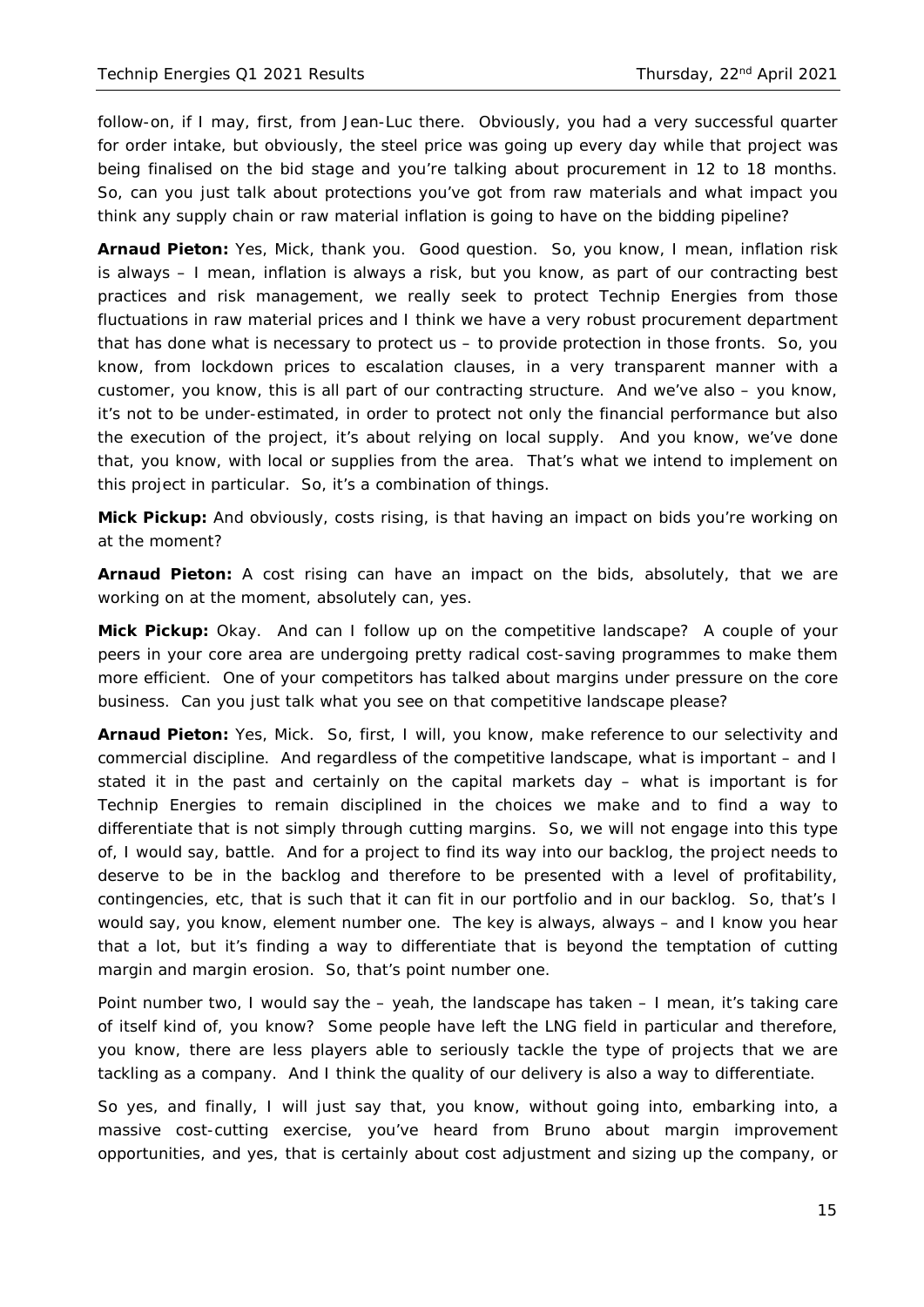continue to size up the company structure in a way that we have a structure that is the one we need and we deserve, and not beyond.

**Mick Pickup:** Okay, thank you. Cheers.

**Arnaud Pickup:** Sure, thank you.

**Victoria McCulloch (RBC Capital Markets):** Thanks very much for your time today. Over the course, you've signed a number of partnerships. Is there any planned or required investment that you think you need to grow your bidding opportunity set beyond just partnerships, in either the near or the medium term?

And secondly, maybe following slightly from what Mick was talking about, I know you've focused on your core environments there. As you're entering into new markets, particularly sustainable chemistry and the carbon-free, or certainly in some of the decarbonisation opportunities, how does the competitive environment in these markets compare? You know, I think we're hearing that these are very competitive across the sector. And how do these impact the margins when you look at it in terms of balancing the business longer term in order to seek to grow the margins? Thanks very much.

**Arnaud Pieton:** So, thank you. So yes, Victoria, I mean, we've had a very exciting quarter in terms of sustain  $-1$  mean, our  $-$  the partnerships that we've formed around sustainable chemistry in particular, and we are working really hard to position Technip Energies as a highly credible and capable player in sustainable chemistry. I mean, biofuels are the most advanced, but we show very good momentum in biochemicals and circular economy or plastic circularity. So, we – our approach is, you know, always through technologies. Here we decided to form several joint ventures and partnerships.

Now, beyond, yes, we  $-$  when we look at, you know, what  $-1$  mean, the trends and where the market is heading broadly speaking, not only in sustainable chemistry but beyond, and I will – you know, I will use a combination of words that is maybe a theme for the future, you know, in the areas of Power 2X, there are probably technologies that are adjacent to those that we currently have that might be or would be of interest to us. So, we continue to explore and investigate and, you know, in addition to that there's also – I mean, something a bit – I can't say more, I think, but you know, we signed or need to complete the acquisition of Inocean in order to, you know, take advantage, if I may say, or to own the full IP around a floater, a very capable floater for offshore floating wind, which is a theme for the future.

So, you know, as you see, we do continue to enrich our portfolio and our technological breadth in order to address the future. So, it's kind of a yes to your question. That would have been the short answer.

And as for the new markets, you know, again, I think we're going to have to remain extremely, extremely disciplined in the way we tackle these new markets. We are still testing the environment. No doubt that it is competitive. And just like I told Mick, I think it is our challenge to find ways to be differentiated, including in the new markets, so that we can sustain the level of margins that are such that those projects deserve to be part of our portfolio. And this differentiation is key to our future. We have many ways to differentiate from technology integrations, which we've mastered more maybe than anyone average, to modularisation, to any type of other solutions that we are able to deploy with the very smart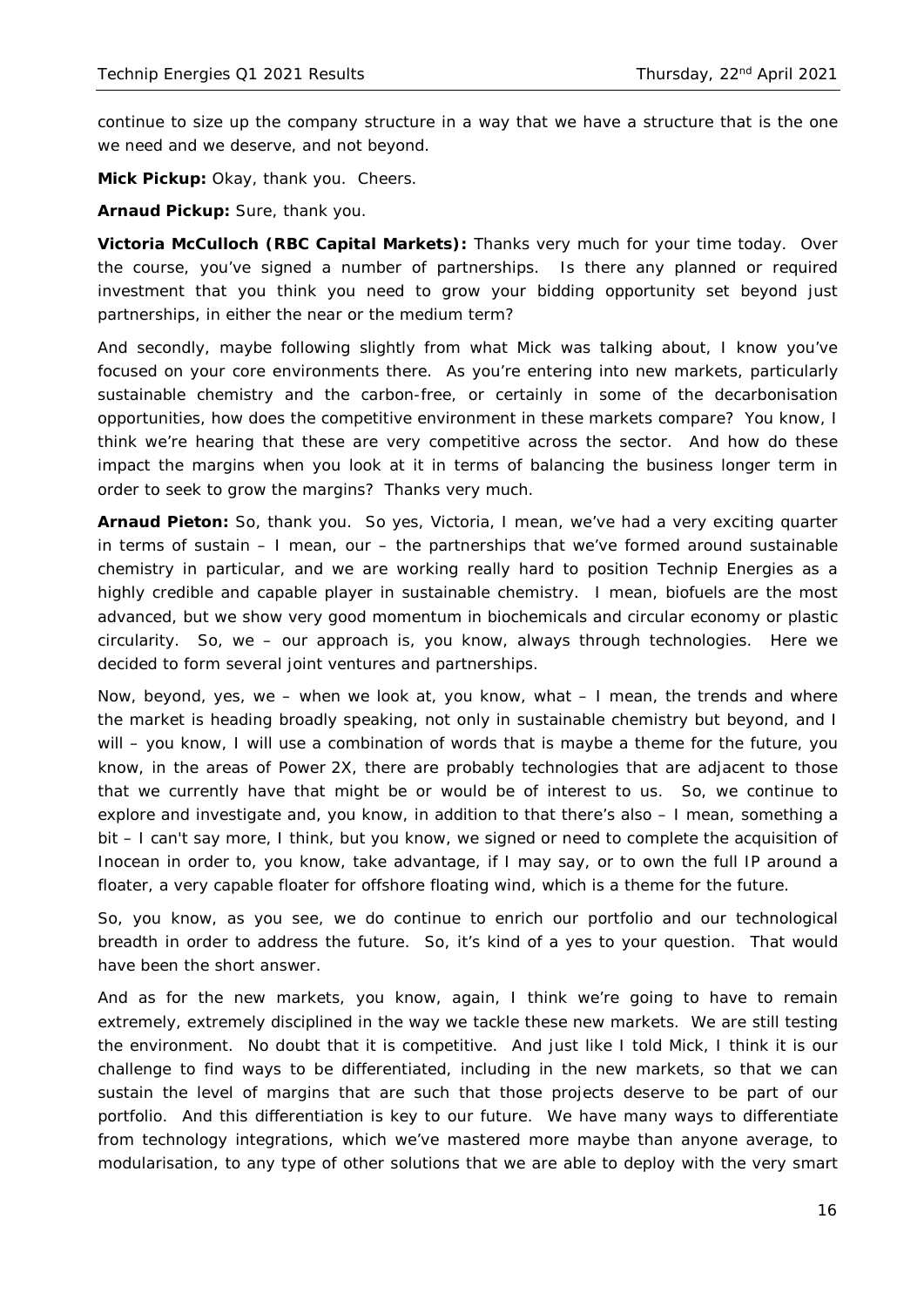energy engineers we have in the company.

**Victoria McCulloch:** Super, thanks very much.

**James Thompson (JP Morgan):** Great. Thank you very much. Thanks for the presentation, guys. I just wanted to ask a first question really around hydrogen. You know, I think the market's trying to understand the potential, you know, momentum that can be drawn in this business, which is a clearly a focus, you know, for yourself and, you know, the whole of the world by the looks of things. So maybe Arnaud could you perhaps key us into the opportunity set near term? I mean, is there a chance that we can see you guys winning something on the kind of EOT[?] side of things in green hydrogen this year? So, some sort of award in 2021.

And obviously, in your prospectus you talked about, you know, a number of opportunities within, you know, your very significant market position in grey hydrogen around converting to blue. You know, could you perhaps talk about whether that list of companies is expanding and whether any of those projects are looking likely to go ahead in the near term? Thanks.

**Arnaud Pieton:** Thank you, James. So, starting with maybe green hydrogen, obviously, an important theme for us and for the world, and as you know we've taken a stake in McPhy a few months ago in order to have a credible offering and one that can be commercialised immediately to answer to some of the tenders and prospects that we see coming our way.

So, I don't know if we will see an award to Technip Energies around green hydrogen in 2021, but what I know is that we will have submitted firm offers to more than one green hydrogen opportunity in Europe and outside of Europe. So, after that, really the pace is basically the – you know, we are depending on the pace of the FID that is in the end of our client. You know, that's the case with Shell, it's the case with Engie, and so if FID and – you know, most of those projects are subsidised, so I guess if they manage to secure and confirm the subsidies, those projects are likely to go ahead and then, you know, it will be a good test to see whether we are the successful bidder and we have a credible offering and solution. But it's not totally in our hands. Yes, we will have submitted, you know, multiple offers for multiple projects for green hydrogen before the middle of this year. But then, it's really – FID is in the hands of our customer.

Turning to blue hydrogen, listen, here it's a very interesting topic that is, like I said, adjacent kind of to that of the gas producers. And I will just simply say that we are engaged into not only conversations but FEED studies with some of them on, you know, what can be done to combine or to take advantage of the proximity between, you know, having the feed gas and the ability to produce at large scale blue hydrogen or other blue sources of energy or, you know, molecule transport. So, it's a very diverse opportunity set. What is for sure, it is also a very large scale, even when it was to unlock, it would be, you know, not micro plants but rather large scale.

James Thompson: Okay, okay. That's pretty helpful. Just going back to the green piece the green hydrogen answer there, in terms of McPhy, I mean, when you spoke it about before, you said, you know, you might broaden that horizon. Is it a case of you're just working exclusively with McPhy at this point in time?

**Arnaud Pieton:** No, we are not working exclusively with McPhy. It's all a matter of, you